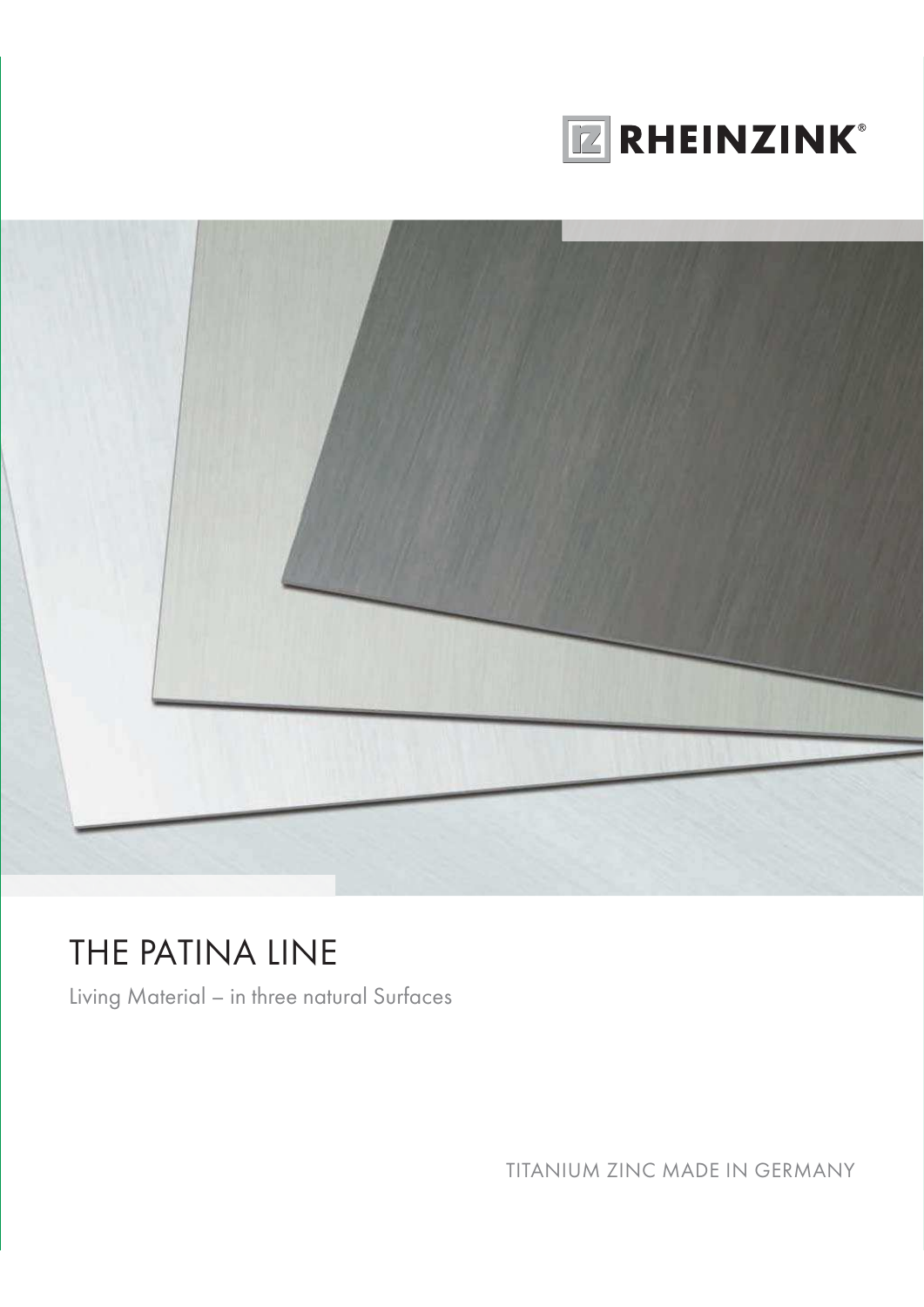# IMPROVING WITH AGE – THROUGHLY RHEINZINK.



The PATINA LINE is classic RHEINZINK, the world's leading brand for architectural zinc. The timeless elegance of this naturally weathering metal results from a patina that forms with exposure to wetting and drying cycles. A self-healing cladding material requiring little or no maintenance. RHEINZINK-prePATINA exemplifies sustainability through its longevity, recyclability, and compliance with the strictest environmental standards.

### Living Material – in three natural Surfaces

Through the process of natural patination, RHEINZINK-prePATINA will, over time, produce a unique finish. As it ages and matures, a distinctive surface develops to lend buildings a timeless elegance. The PATINA LINE is always the first choice when the aesthetics of a living material is desired. It is available in three natural surfaces: prePATINA bright rolled, prePA-TINA blue-grey and prePATINA graphitegrey. The prePATINA bright rolled is a shiny, silvery, mill finish that patinates, over time, to a blue-grey. The prePATINA bluegrey has been preweathered to give the look of aged zinc. The prePATINA graphite- grey is a different alloy. A "black" zinc and metallurgically speaking, it is the only such alloy on the market. All three have a distinct look that will continue to patinate and evolve in appearance as the material ages.

#### RHEINZINK – always a good Choice

To offer even more design possibilities, we now produce our unique material in four different product lines. The PATINA LINE is the classic of these lines – as it ages its beauty improves over time. The PRO-TECT LINE has a clear coating providing durable surface protection in aggressive climates, prolonging the initial appearance of the material. With COLOR LINE, a pallet of five colors is now available to augment a project. And with the appealing INTERIEUR LINE, RHEINZINK can be used in the design of interiors.

RHEINZINK-PATINA, RHEINZINK-PROTECT, RHEINZINK-COLOR and RHEINZINK-INTERIEUR are registered trademarks of RHEINZINK GmbH & Co. KG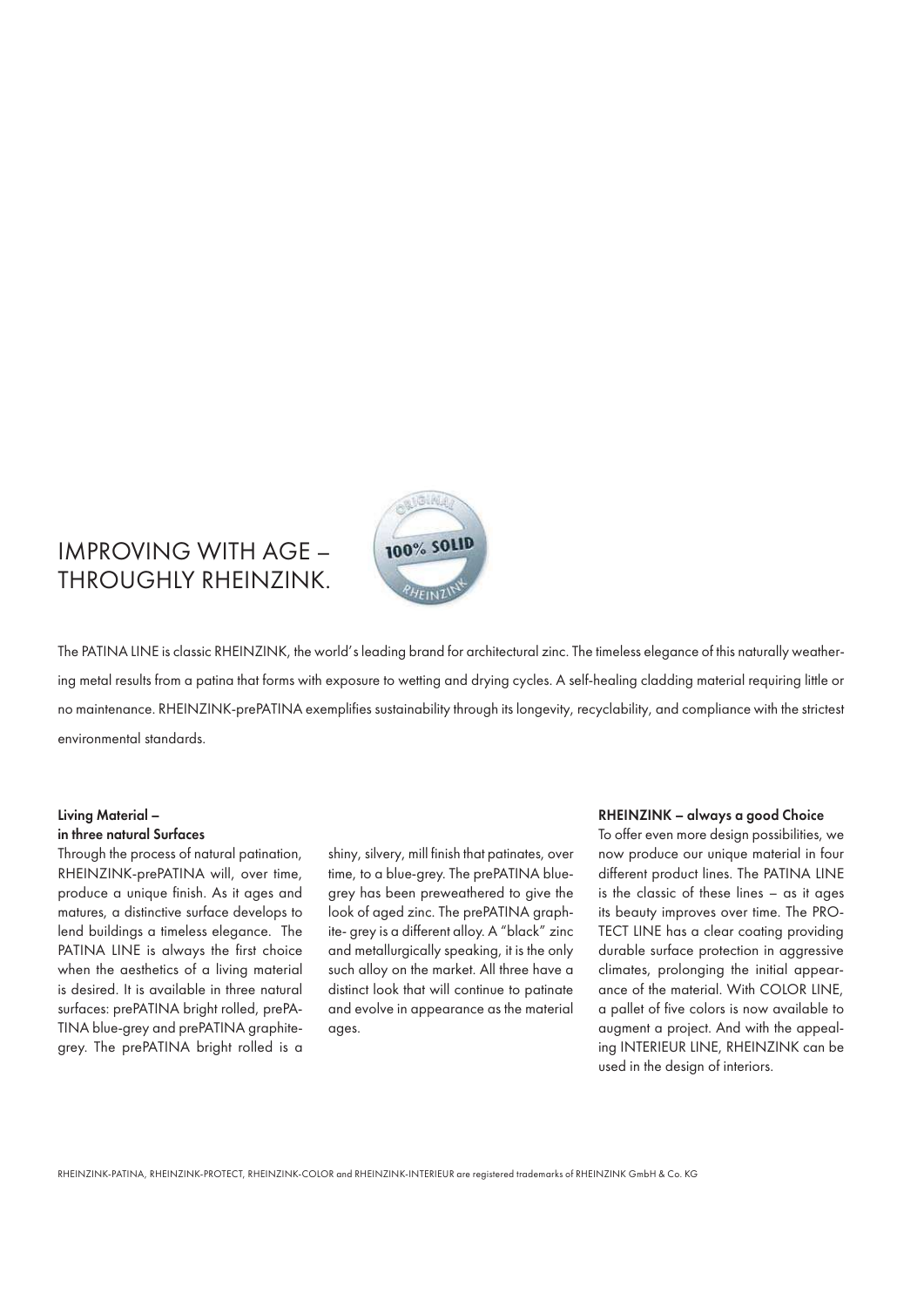$\boxed{\mathbb{Z}}$  RHEINZINK®

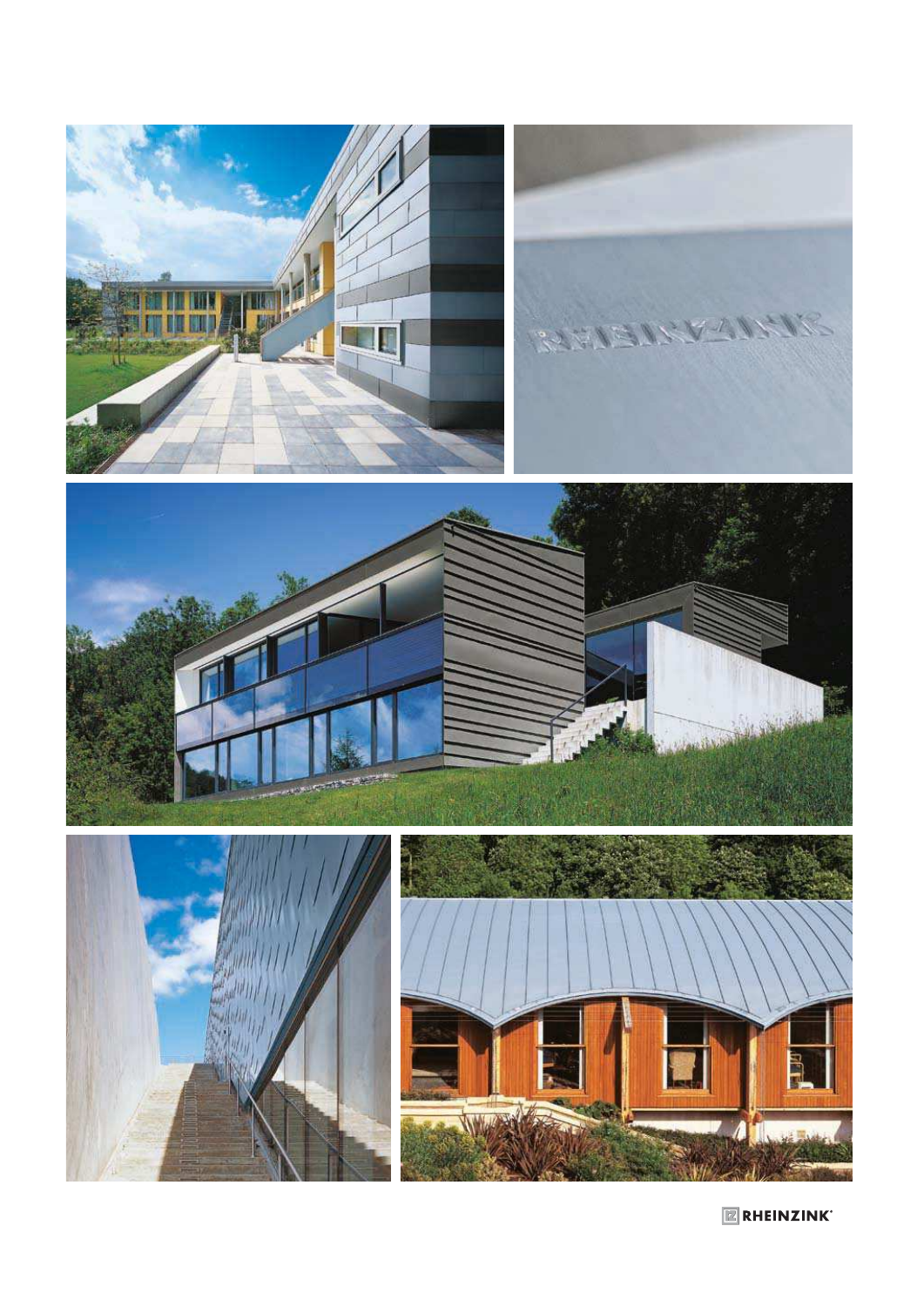RHEINZINK was declared an environmentally friendly building product. It is inflammable, protects against lightning, and also shields against electromagnetic radiation (IGEF) when properly grounded. It has been certified by TÜV and by Cradle to Cradle. Using RHEINZINK can also bring LEED credits to a project.In addition, the RHEINZINK Company has received ISO certification as an outstanding environmental management organization according to ISO 14001: 2004, and quality management according to ISO 9001: 2008 and ISO 5001: 2011 for energy management.

RHEINZINK meets ASTM B-69-11 Types 1 and 2 for Architectural Rolled Zinc. Type 1 is for RHEINZINK-bright rolled and RHEINZINK-blue-grey zinc. Type 2 is for RHEINZINK-graphite-grey. Currently RHEINZINK is the only zinc manufacturer with a Type 2 designation.







Federal Environment Agency recognized eco-label for construction

## The Sustainable Choice

RHEINZINK is the choice when considering future generations, as few building materials have such a small environmental footprint. Such standards are set at the very beginning from the extraction and processing of the raw materials. Modern production methods keep emissions in smelting and processing to a minimum. With the



lowest CO<sub>2</sub> emissions in the production process coupled with the lowest energy requirement for its production, RHEINZINK has the lowest environmental impact of all of the construction metals.

#### Preserving and maintaining Value

Even after its service life as building cladding or drainage material, RHEINZINK maintains its value. It can be recycled infinitely without loss of its chemical or physical properties. The purity of architecturally alloyed zinc gives its scrap value; just about guaranteeing that it will not end up in a landfill. Zinc is recycled at a rate of up to 95 %. The amount of energy required to recycle it is only 5 -10 % that required to process raw zinc.

Zinc can last decades, even centuries depending on the situation. As such when life cycle costs are factored in, zinc is one of the most economical choices. And, as a self-healing material, it is low-to-no maintenance resulting in further cost savings.